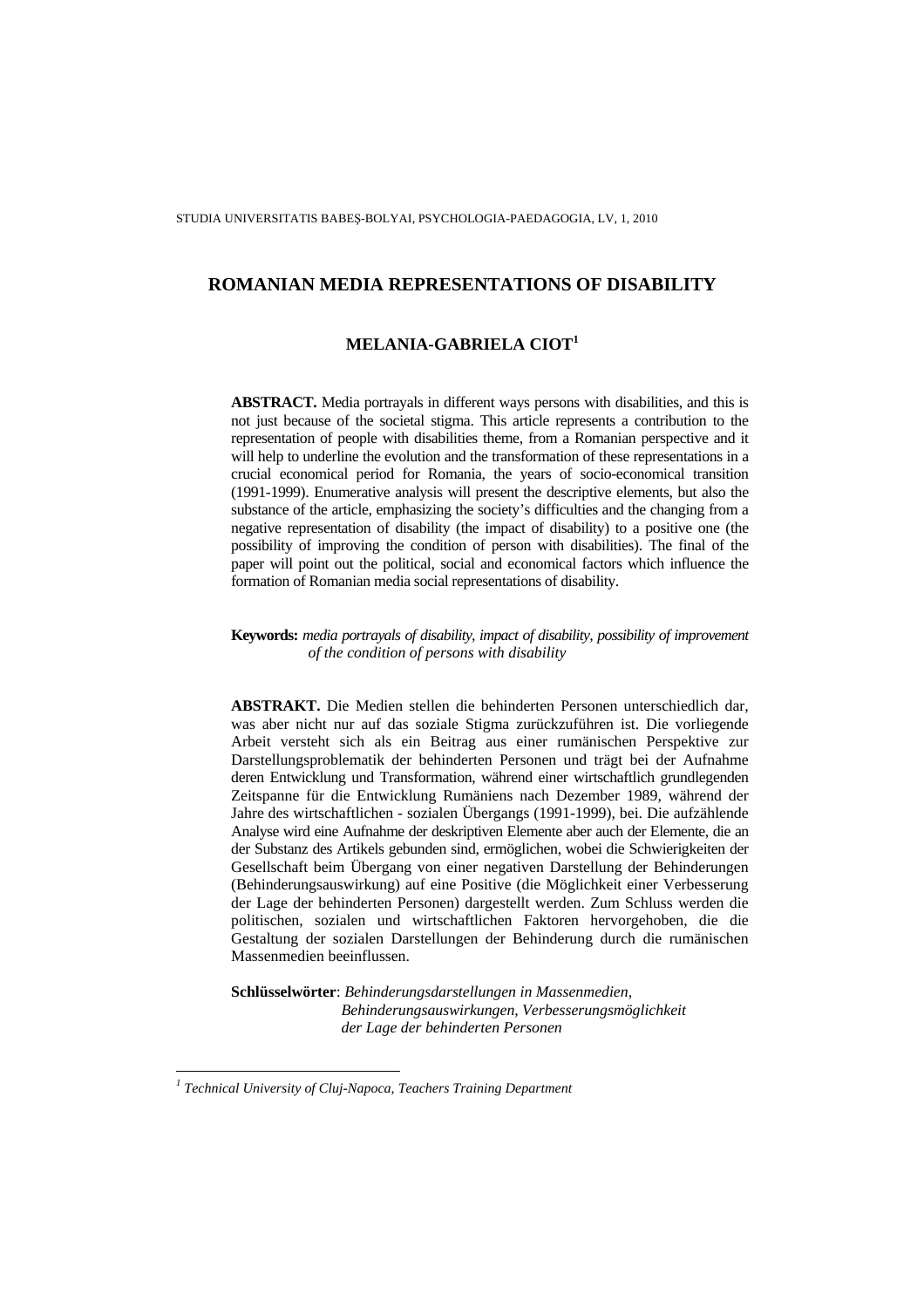# **Problem formulation**

Attitudes, beliefs and misconceptions of society constitute a major barrier for people with disabilities. Attitude change can follow heightened awareness of, increased contact with and increased meaningful communication between people with or without disabilities. Although personal interaction is the most effective medium for conveying the personal experience of disability, the media can be an effective vehicle for bringing about greater understanding and a consequent gradual change in public perceptions of people with disabilities (Dahl, 1993).

Higgins (1992) noted that as a society we **construct disability** through our language, the media and other public and visible ways, such as photography, art and literature. People with disabilities are portrayed as "different" or as people who may not fit within the mainstream. This affects the public's view on disability, as well as the self-concept of people with disabilities (Nelson, 1996).

The representation of disabilities in the Romanian cultural arena is an interesting topic, because the modalities in which the media has framed disability will cover an unexplored field of Romanian research.

This paper represents just a part of a complex research project that includes an enumerative analysis of the Romanian written press from 1989-1999 and 2003, and it will focus only on the publications from 1991-1999, because these years represents the years of economical transition and will underline the importance and the influence of these factors on the formation of Romanian media portrayals of people with disabilities.

The article will begin with a presentation of general media models of disability, as described in the research literature, in order to create a frame for reporting the criteria which will be used for enumerative analysis.

The questions of the research will then be framed. After it, the presentation of the design of research will follow, identifying the time periods of the present investigation, the sources of evidence and the description of the method used for the research. This research is qualitative, which is an important new element for Romanian research field, where traditional quantitative research exists for a long time, but the option of this article will go for the enumerative analysis, which is the known the "cvasi-quantitative method" from qualitative methods.

The analysis and interpretation of the results will be the next part and it will contain a general overview of the investigated publications. It is presented in a pertinent intra-cultural comparison between the years of investigation. The final conclusions will highlight the major findings of the research.

# **General Media Models of Disability**

Media are a product of society. This does not mean however that they reflect existing attitudes exclusively and under all circumstances. They may also open new horizons or try to educate their audience. Nevertheless, they stay rather close to the ideas cherished by their consumers (Ciot, 2009). Therefore, an analysis must first of all list the stereotypes and prejudices concerning people with disabilities.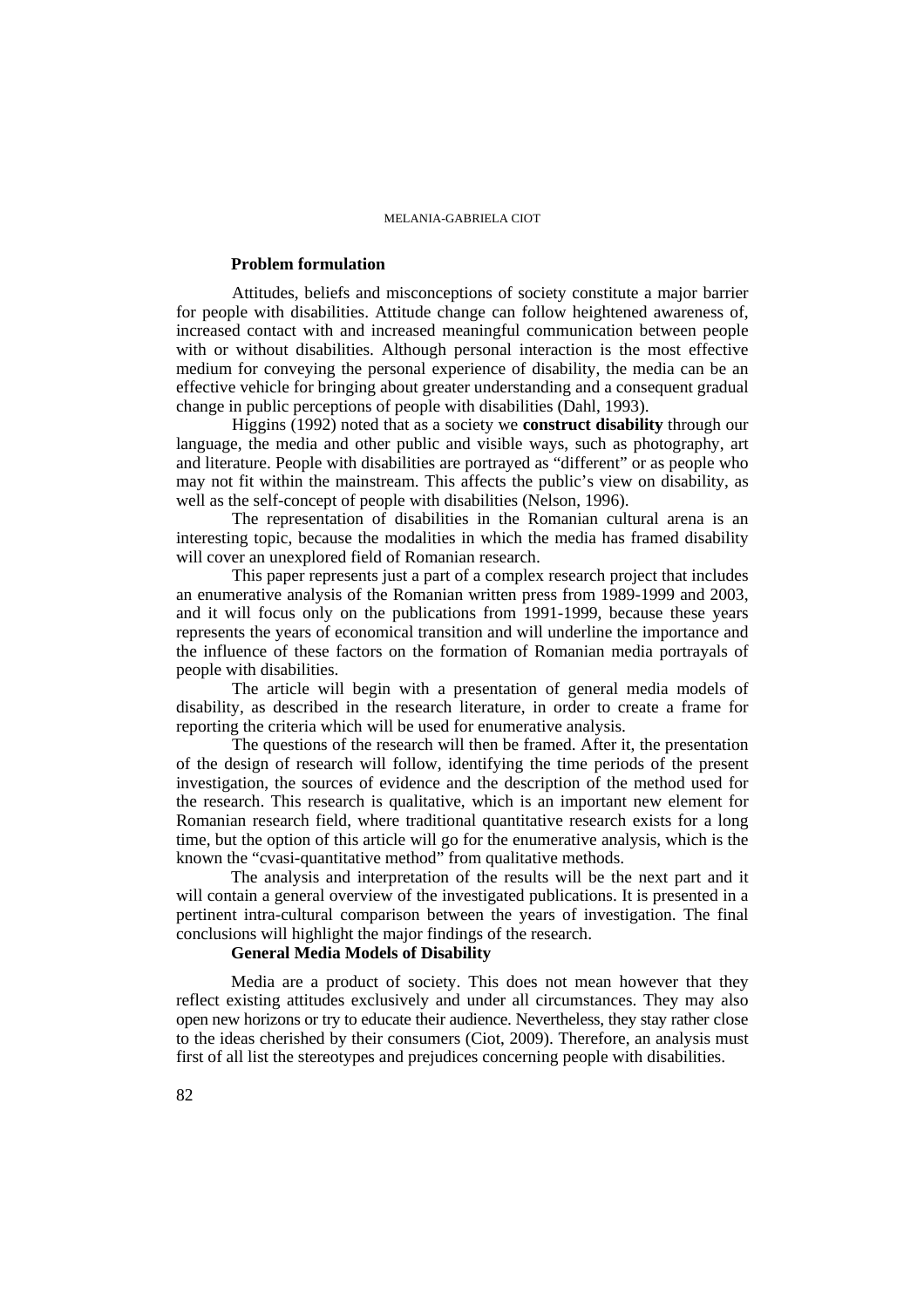For centuries, disability and people with disabilities have been looked upon as an accident of nature. Homer in his "Iliad" describes how the Olympian Gods mock Hephaistos because he is limping, and throw him out of heaven. In Sparta disabled children were exposed to death. In the Old Testament people with a physical deformation were excluded from the priesthood. Even the German reformer Martin Luther writes in his diary about a disabled child: "If I were sovereign, I would throw the cripple into the river to be drowned". The climax of such social hostility to people with disabilities was reached during the Third Reich when the Nazi regime murdered about 100,000 physically or mentally disabled persons. Though times have changed, the new discussion on prenatal diagnosis and abortion show, that even in our days, general opinion is not so much in favor of any disabled existence. It is against this background that we have to evaluate the role of media and the way they take "responsibility" in this matter (Radtke, 2003).

In the beginning, the media portrayed disabled persons in a very negative way. For a long time evil character was closely related to physical deformation. When disabled persons made their appearance in theatre plays, they were always characters to laugh at or to be despised. The stuttering man, who becomes the fool of the whole community, is such a well-known stereotype (Czech opera "The Bartered Bride", by Bedrich Smetana).

Media images depicted *wheelchair use* as the main symbol of disability. Wheelchair use dominated modern news photographs, as well as popular culture images such as films (Norden, 1993). Knoll (1988) noted that disability might include symbols as: medical equipment, cues for impaired immobility, beds, bandages, twisted hands. These allow to a person to be labeled as having a disability, without it being stated.

In journalistic terms, wheelchairs and other disability-related equipment may pull viewers through the rhetoric of tragedy and a sense of people "coping with adversity", themes that won important journalistic awards (Haller, 2000, Singletary, Lamb, 1984). Disability in photos shows drama and human interest, two long-held values in journalism. Another journalistic value, oddity, fits well with how editors might view photos or video footage of disability (Fedler, 1997). Although disability is manifested in many forms, media imagery relies on one type of disability – mobility impairment that requires wheelchair use.

Dahl (1993) made an analysis of the whole of the media in promoting images of disability. She was speaking about *disability as a metaphor*, especially about the *Evil Crip* as a stereotype for representing disability.

There was also an issue of gender and racial dimension in representation of people with disability. Media images portrayed disability as Caucasian and male. In terms of gender, this image conflicts with the incidence of disability among women. A study made on the representation on photos of persons with disabilities showed that 46% were men and 40% women. According to some studies, women have disability more often than men and there are slightly more women than men in the population.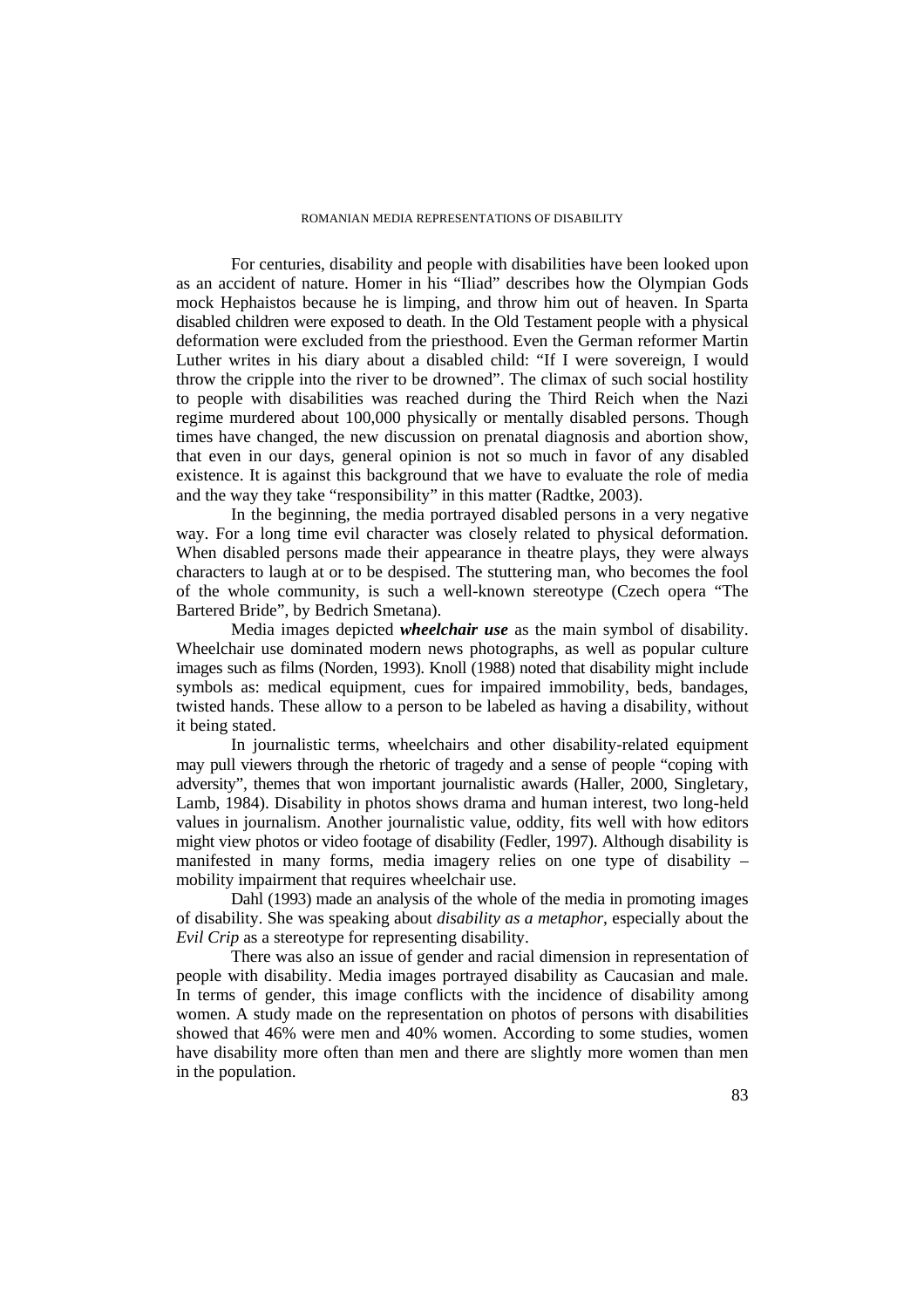Although these images do not represent the racial and gender of disability, they do accurately reflect the disability rights movement, which is composed of many white males. Many disability researchers currently believe that the incidence of disability in minority racial groups has been underestimated in the past. With a reliance on pictures of white people with disability, the media framed disability as a "White issue" (Haller, 2000).

Similar to the above affirmation, Zola (1985) and Makas (1993) found most people with disabilities on TV to be *young, single, White males*.

By allowing visibly people with disabilities a few opportunities to be seen as socially acceptable and attractive human beings or as valuable employees, the media have not disrupted the seemingly indissoluble link between these images that were forgotten by advertising. The missing element from the disability media research is the recognition of the extent to which human conduct is affected by how other people look at them (Hahn, 1997).

# **Research Question**

The present study has the following question as its starting point: *Are there any specific political, social, and cultural factors or positive and negative elements that characterize the Romanian media models of disability?* 

## **Research design**

Taking into account the political and social importance of certain years when the investigated publications appeared, we confined the present article to the following *time periods*: 1991-1999, the years of Romanian economic transition to capitalism. Examining these years will help us to witness the evolution of the type of disability framed by different type of article as well as the impact of disability on individual's life of family members and the possibility of improvement of the condition of the person with disabilities.

The design of the research also identifies the sources of evidence and the research method. The *sample of publications* was drawn in the following manner: the study includes all the daily, weekly, and monthly publications from the year 1991-1999 at the central and local levels with a circulation level of more than 500,000 and with specific social and political elements. In figures, the situation of the investigated publications is as follows:

The *method* used for this study was *content analysis*, with *enumerative analysis*. Even though this method isn't the most modern one, for Romanian research context, the use of a qualitative method represents a novelty and the use of it represents the connecting and a starting point for the creation of a bridge between the traditional quantitative methods and the actual methods of research.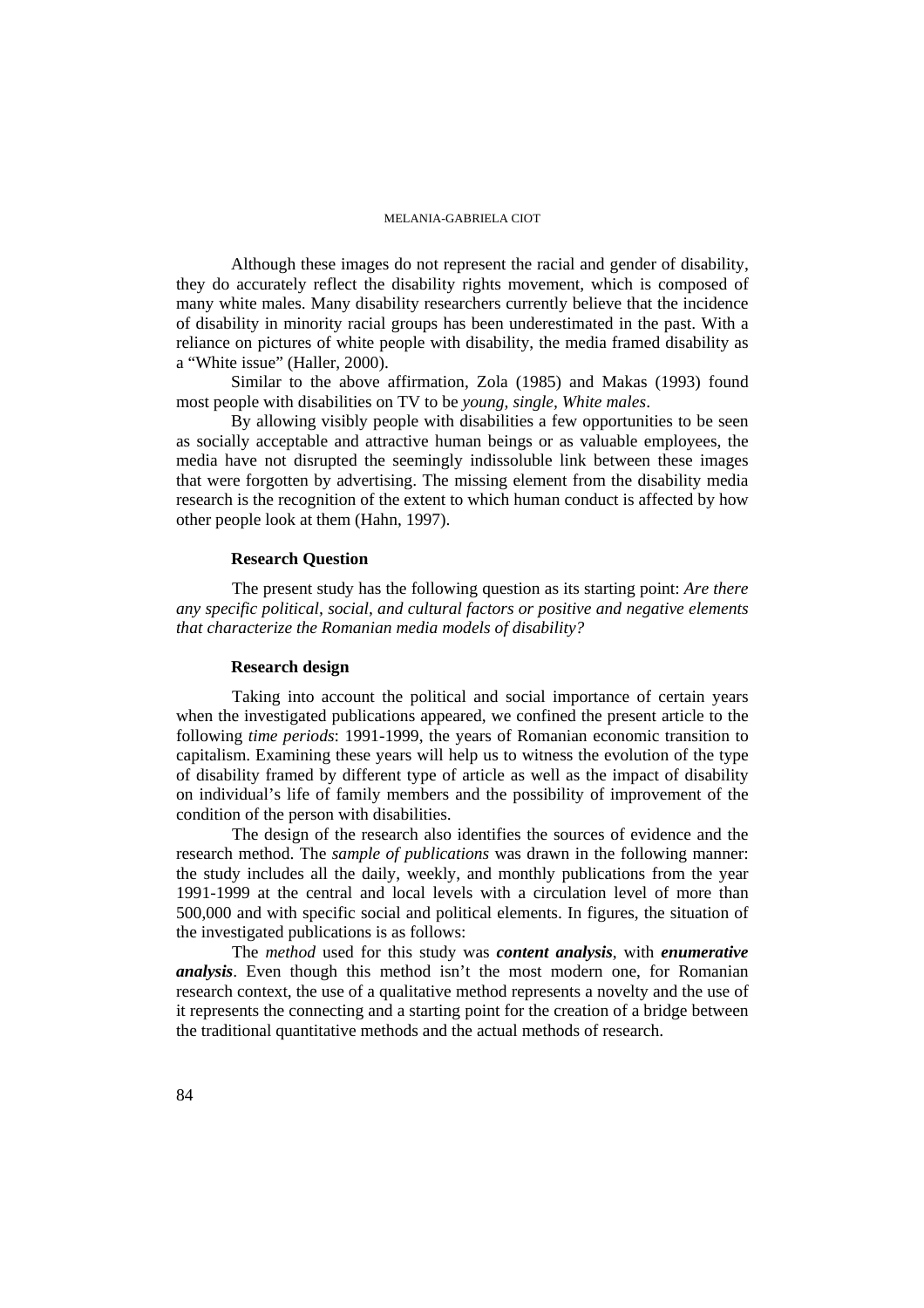## **Table 1.**

The situation of investigated publications for the investigated years 1991-1999.

| <b>Investigated</b><br>year | Number of<br>investigated<br>publications | <b>Total of investigated</b><br>publications |
|-----------------------------|-------------------------------------------|----------------------------------------------|
| 1991                        | 11                                        |                                              |
| 1992                        | 13                                        |                                              |
| 1993                        | 13                                        |                                              |
| 1994                        | 13                                        |                                              |
| 1995                        | 13                                        | 115                                          |
| 1996                        | 13                                        |                                              |
| 1997                        | 13                                        |                                              |
| 1998                        | 13                                        |                                              |
| 1999                        | 13                                        |                                              |

As a key for selecting newspaper articles for content analysis, a list of words and phrases relating to a wide variety of disabling conditions was constructed. The base of this list were the study developed by Keller et al. (1990) and the dimensions of *quality of life* concept constructed by Schalock (2002, 2006).

Two major areas were considered for *enumerative analysis*. The first included *descriptive information* related to (a) whether the disability was a major or a minor focus of the article, (b) the type of impairment covered (intellectual impairment, hearing impairment, visual impairment, physical impairment, the use of the general term of handicapped or impairment, and "other" for additional terms of the list), and (c) the type of article (feature, news, editorial, soft news article, notices, and "other"). The feature article is a reportage, which focuses on events; it is the story of a fact, the description of a certain place, based on the information taken directly from the event. The news article contains always impact information, making in this sense the difference from soft news article, which doesn't contains impact information. The editorials are opinions articles, written often by one of the editors and giving the paper's opinion on a matter, rather than reporting information. The notices are referring to announcements.

The second area focused on the *substance of the article*, considering the article's portrayal of *the impact of the disability* and *the possibility for improvement of the condition of persons with disabilities* as it is described in the following table:

## **Table 2.**

The criteria of *substance of the article*, the second area from enumerative analysis.

|          | Physical Well-Being  |
|----------|----------------------|
|          | Emotional Well-Being |
| Negative | Material Well-Being  |
|          |                      |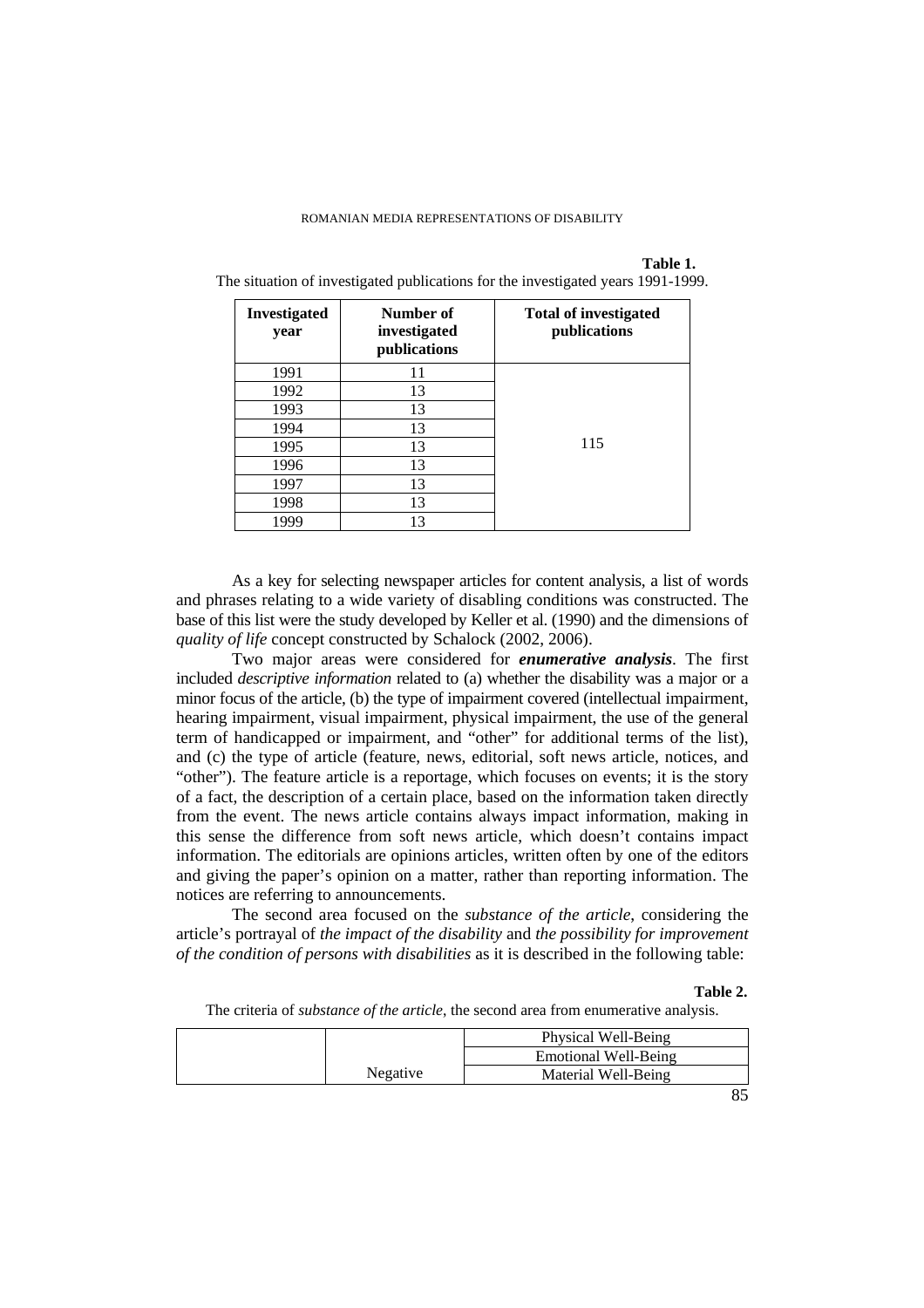| <b>Impact of Disability</b>        |                                |                 | General Well-Being |  |  |  |
|------------------------------------|--------------------------------|-----------------|--------------------|--|--|--|
| on Individual's Life               | <b>Interpersonal Relations</b> |                 |                    |  |  |  |
| or Family Members                  | Positive                       |                 |                    |  |  |  |
|                                    | Neutral                        |                 |                    |  |  |  |
|                                    |                                |                 | Therapy            |  |  |  |
|                                    |                                |                 | Medicine           |  |  |  |
|                                    |                                | Intervention    | Education          |  |  |  |
|                                    |                                |                 | Other              |  |  |  |
|                                    |                                | Personal effort |                    |  |  |  |
| Possibility of the                 | Yes                            | Religion        |                    |  |  |  |
| <b>Improvement of the</b>          |                                | Charity         |                    |  |  |  |
| <b>Condition of the</b>            |                                | Social contact  |                    |  |  |  |
| Person with<br><b>Disabilities</b> |                                | Technology      |                    |  |  |  |
|                                    |                                | Other           |                    |  |  |  |
|                                    |                                | No Reason Given |                    |  |  |  |
|                                    | N <sub>0</sub>                 |                 |                    |  |  |  |
|                                    | Neutral                        |                 |                    |  |  |  |

# **Analysis and interpretation**

This part will offer a general overview of the publications investigated. It is presented in a pertinent intra-cultural comparison between the years of investigation, which will frame the principal Romanian differences and commonalities between the periods of investigation. These comparisons will reveal the evolution of the influence of specific cultural, social, political, and economic factors in the construction of images of disability. Each of the investigated years has its own characteristics that played a role in shaping the evolution toward a complex image of disability.

The results will be presented in tables, each table containing the results identified after a certain criterion. The interpretation of the data from the tables will be resumed.

The first criterion of analysis was *the number of articles focusing on disability*. A synthetic table of the results identified after this criterion on each investigated year shows the following situation:

# **Table 3.**

The distribution of articles after the *number of articles focusing on disability* criterion for the years 1991-1999.

| Year of<br>investigated<br>period | Number of<br>articles focusing<br>on disability $(\% )$ | <b>Number of articles</b><br>with a major focus<br>on disability $(\% )$ | Percentages for the<br>articles with major<br>focus on disability<br>(%) |
|-----------------------------------|---------------------------------------------------------|--------------------------------------------------------------------------|--------------------------------------------------------------------------|
| 1991                              | 58                                                      | 58                                                                       | 100.00                                                                   |
| 1992                              | 47                                                      | 45                                                                       | 96 75                                                                    |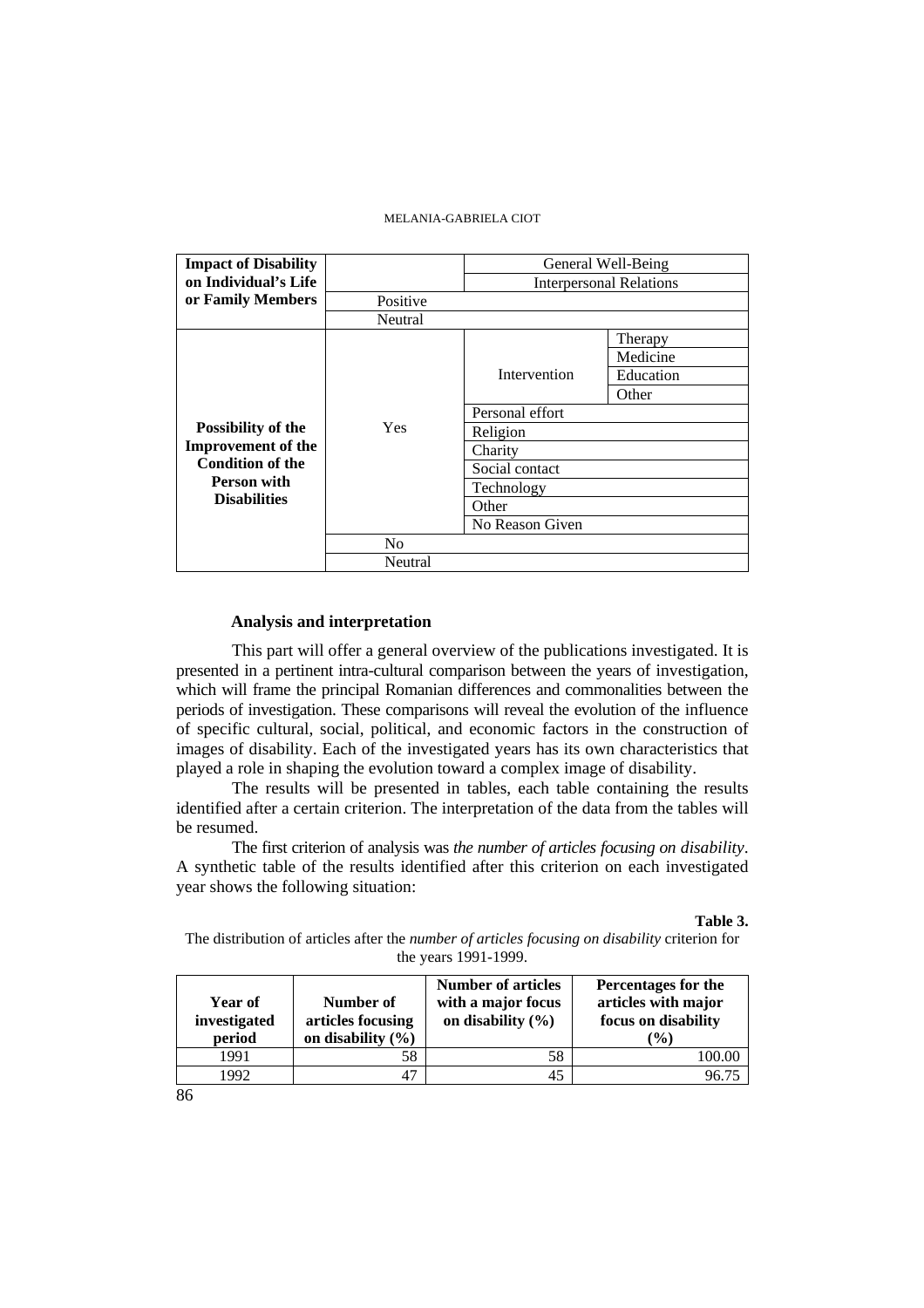| 1993 | 51 | 48 | 94.12 |
|------|----|----|-------|
| 1994 | 46 | 41 | 89.13 |
| 1995 | 64 | 60 | 93.75 |
| 1996 | 39 | 33 | 84.61 |
| 1997 | 62 | 54 | 87.10 |
| 1998 | 69 | 54 | 78.26 |
| 1999 | 98 | 89 | 90.82 |

This period of investigation is very interesting. It has a sinuous curve of evolution. The deepest point of this curve is the year 1996, when the number of articles decreased considerably (from 64 articles in the previous year to 39 articles in 1996), followed by an increasing of 23 articles for the next year (1997), with a total of 64 articles. The considerable number of articles from the last year of this period (1999) must be mentioned, 98 articles, underlying the importance of this topic on the media agenda and the increasing tendency of reporting this subject (disability). For the percentages that represent the articles with a major focus on disability, the tendency is to "close the circle" that began at 100% (for 1991) and ended at 90.82% (for 1999).

The *type of disability* presented in the articles was the second criterion of enumerative analysis. The situation is as follows:

### **Table 4.**

The distribution of articles after the *type of impairment* criterion for the years 1991-1999.

| Year | <b>Intellectual</b><br>impairment | <b>Hearing</b><br>impairment | <b>Visual</b><br>impairment | <b>Physical</b><br>impairment | The use of the<br>general term of<br>handicapped or<br><i>impairment</i> | Other terms           |
|------|-----------------------------------|------------------------------|-----------------------------|-------------------------------|--------------------------------------------------------------------------|-----------------------|
| 1991 | 5 articles-<br>8.62%              | 2 articles-                  | 3 articles-<br>5.17%        | 11 articles-<br>18.97%        | 36 articles-<br>62.07%                                                   | 1 article-            |
| 1992 | 2 articles-<br>4,25%              | 3.45%                        | 11 articles-<br>23.41%      | 12 articles-<br>25.53%        | 22 articles-<br>46,81%                                                   | 1,72%                 |
| 1993 |                                   | 3 articles-<br>5,88%         | 4 articles-<br>7,84%        | 17 articles-<br>33,33%        | 25 articles-<br>49.02%                                                   | 2 articles-<br>3.92%  |
| 1994 | 4 articles-                       | 5 articles-                  | 6 articles-                 | 6 articles-                   | 21 articles-                                                             | 4 articles-           |
|      | 8,7%                              | 10.87%                       | 13.04%                      | 13.04%                        | 45.65%                                                                   | 8,7%                  |
| 1995 | 2 articles-                       | 2 articles-                  | 8 articles-                 | 5 articles-                   | 40 articles-                                                             | 7 articles-           |
|      | 3,125%                            | 3,125%                       | 12,50%                      | 7,81%                         | 62,50%                                                                   | 10,94%                |
| 1996 |                                   | 1 article-<br>2.56%          | 5 articles-<br>12,82%       | 7 articles-<br>17,95          | 18 articles-<br>46,15%                                                   | 8 articles-<br>20,51% |
| 1997 | 2 articles-                       | 4 articles-                  | 5 articles-                 | 17 articles-                  | 26 articles-                                                             | 8 articles-           |
|      | 3.23%                             | 6.45%                        | 8.06%                       | 27,42%                        | 41,94%                                                                   | 12,90%                |
| 1998 | 3 articles-                       | 6 articles-                  | 10 articles-                | 18 articles-                  | $27$ articles $-$                                                        | 5 articles-           |
|      | 4.35%                             | 8.70%                        | 14.49%                      | 26.09%                        | 39.13%                                                                   | 7.24%                 |
| 1999 | 2 articles-                       | 4 articles-                  | 10 articles-                | 16 articles-                  | 54 articles-                                                             | 12 articles-          |
|      | 2.04%                             | 4.08%                        | 10.20%                      | 16.33%                        | 55.10%                                                                   | 12.24%                |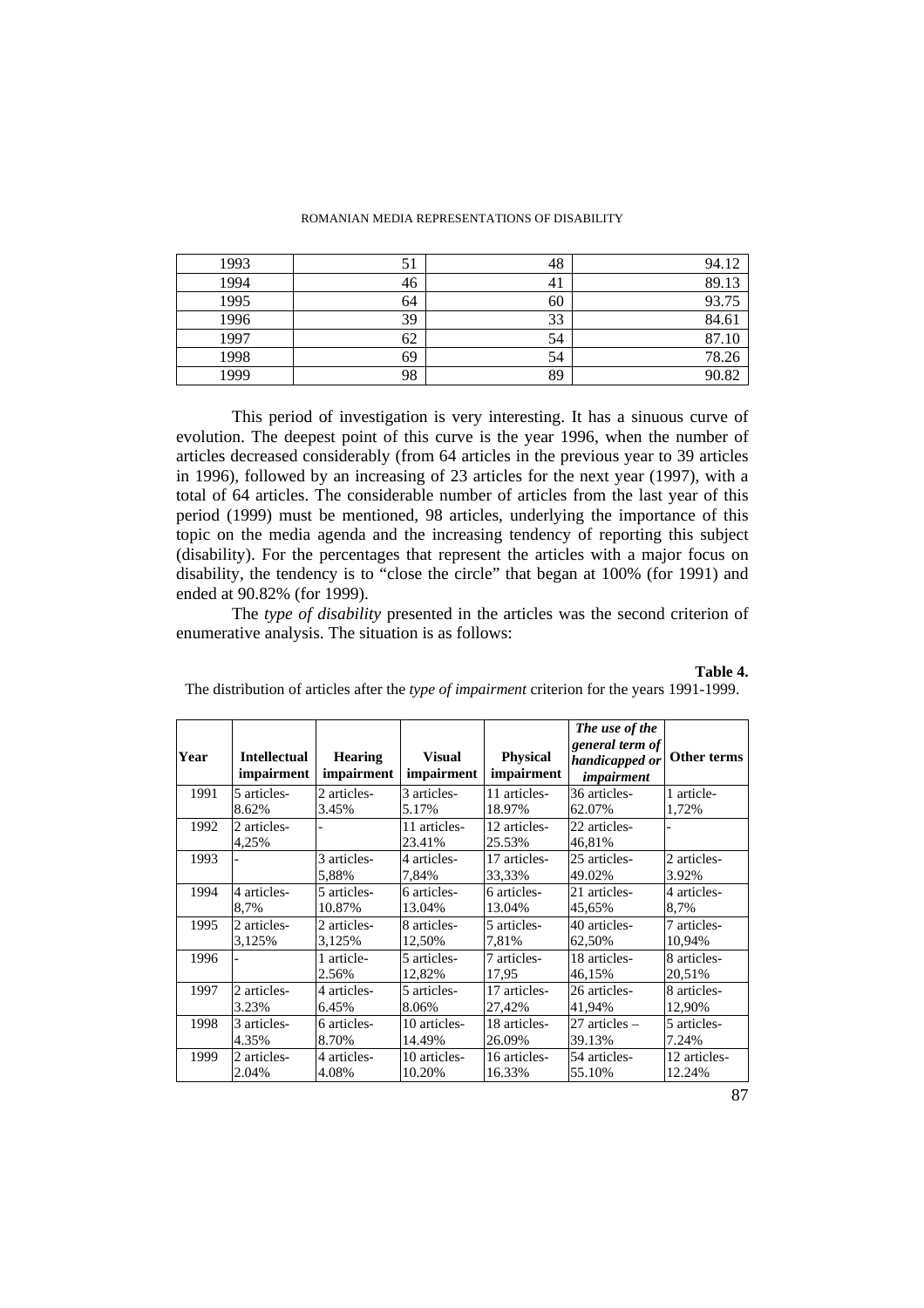A general look on the table indicates that the category mental disability is missing for two years (1993, 1996), also hearing impairment (for 1992) and "other" (for 1992). The distribution of the number of articles is similar for each year of investigated period: the general term of handicapped/disability is the most represented category, followed by physical disability, visual impairment, "other", hearing impairment and mental disability. This tendency is obvious and it can be seen at the enumerative analysis for each year of the period 1991-1999. The arguments are the same as mentioned in the detailed enumerative analysis: the predominance of the general term of handicapped signifies the interest that the media had in different categories of disability (the presence of the term handicapped still signifies the lack of the evolution in the emancipation process; this will be underlined by the subcategories from "other" category), visual impact determined the number of articles for physical disability and visual impairment. The next categories are "other", hearing impairment and mental disability.

The complex distribution of disability of different types could be noticed: mental, physical, hearing impairment, visual impairment. This is an improvement since the pregnant image of disability from Western researchers was physical disability and the Romanian image for the year 1990, was mental, physical or both.

The increased interest the media had in this topic at the end of period is obvious, so the distribution is a sinuous curve with an ascendant tendency.

| Year of investi-<br>gated period | Autistic                | Double disability<br>deficiency | Language<br>disorders | <b>Special Needs</b><br>Educational | Malformations         | Unprivileged<br>children | handicaps<br>Multiple    | Paralyzed                   | Infirmity                         | Assisted<br>person   | Senssorial<br><b>Disorders</b> | Abandoned | Institutionalized                             | Invalid   |
|----------------------------------|-------------------------|---------------------------------|-----------------------|-------------------------------------|-----------------------|--------------------------|--------------------------|-----------------------------|-----------------------------------|----------------------|--------------------------------|-----------|-----------------------------------------------|-----------|
|                                  |                         |                                 |                       |                                     |                       |                          |                          |                             |                                   |                      |                                |           |                                               |           |
| 1991                             | 1 article<br>$(1.72\%)$ |                                 |                       |                                     |                       |                          |                          |                             |                                   |                      |                                |           |                                               |           |
| 1993                             |                         | 1 article<br>(50%)              | 1 article<br>(50%)    |                                     |                       |                          |                          |                             |                                   |                      |                                |           |                                               |           |
| 1994                             |                         | 1 article<br>(25%)              |                       | 1 article<br>(25%)                  | 1<br>article<br>(25%) | 1 article<br>(25%)       |                          |                             |                                   |                      |                                |           |                                               |           |
| 1995                             |                         |                                 |                       | 3 articles<br>(42.86%)              |                       |                          | 1 article<br>$(14.28\%)$ | 3<br>articles<br>$(42.8\%)$ |                                   |                      |                                |           |                                               |           |
| 1996                             |                         | 1 article<br>(12.5%)            |                       | 5 articles<br>$(62.5\%)$            | $\overline{a}$        | 2 articles<br>(25%)      |                          |                             |                                   |                      |                                |           |                                               |           |
| 1997                             |                         |                                 | 1 article<br>(12.5%)  | 3 articles<br>(37.5%)               |                       |                          |                          |                             | $\mathbf{2}$<br>articles<br>(25%) | 1 article<br>(12.5%) |                                |           |                                               |           |
| 1998                             | 1 article<br>(20%)      | 1 article<br>(20%)              |                       | 2 articles<br>(40%)                 |                       |                          |                          |                             |                                   |                      | 1<br>article<br>(20%)          |           |                                               |           |
| 1999                             | 1 article<br>(8.33%)    |                                 | 2 articles<br>(16.67% | 3 articles<br>(25%)                 |                       | 2 articles<br>(16.67%)   |                          |                             |                                   | 1 article<br>(8.33%) |                                | 1 article | 1 article<br>$(8.33\%)$ $(8.33\%)$ $(8.33\%)$ | 1 article |

The distribution of the subcategories from *"other"* category for the period 1991-1999.

**Table 5.**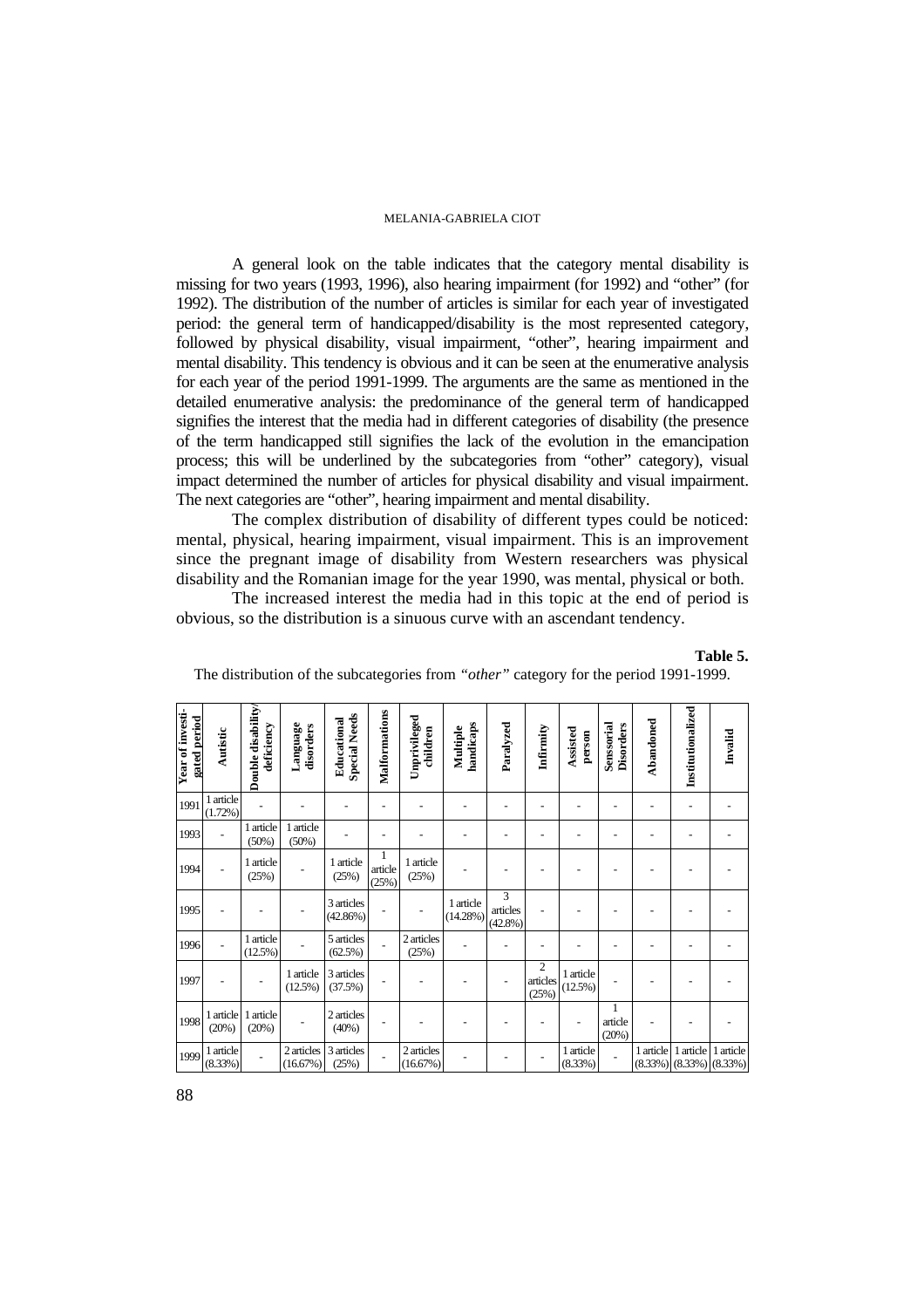The diverse subcategories that composed the "other" category are very interesting (see Table 5). The distribution of the terms used for describing people with disabilities increased during this period. It was observed that some of the words disappeared after their first use (malformations, multiple handicaps, paralysed, infirmity, sensorial disorders), others appeared for the first time in the last year of the investigated period (1999 – abandoned, institutionalised, invalid) and the rest of the terms appeared more frequently than in just one year. "Abandoned" and "institutionalised" hide the disability elements in reference to the articles where they were used. The connotations went behind the simple understanding; for instance a child could be abandoned because he/she has a disability or he/she will be institutionalised because he/she was abandoned or because he/she has a disability.

The permanent presence of the term "educational special needs" from 1994 until 1999 is to be noticed. It seems that the media understood the importance of the use of this syntagm and it fulfilled its role of opinion shaper. The majority of terms keep a negative stigma and they disappear by the last year of investigation as a visible result of intense work from this field (by organizations, authorities, media) and of the emancipation movement. The impact of social and political factors is evident.

The last criterion from the first major area of research was the *type of articles*. The situation for the period 1991-1999 is:

| <b>Year of</b><br>investigated<br>period | <b>Feature</b>           | <b>News</b>               | <b>Editorial</b>           | Soft news<br>article   | <b>Notices</b>         |
|------------------------------------------|--------------------------|---------------------------|----------------------------|------------------------|------------------------|
| 1991                                     | 19 articles<br>$-32.76%$ | 12 articles<br>$-20.69%$  | 22 articles<br>$-37.93\%$  |                        | 5 articles<br>$-8.62%$ |
| 1992                                     | 26 articles<br>$-55.32%$ | 7 articles<br>$-14.89%$   | 10 articles<br>$-21.28%$   |                        | 4 articles<br>$-8.51%$ |
| 1993                                     | 21 articles<br>$-41.18%$ | 12 articles<br>$-23.53%$  | 17 articles<br>- 33.33%    |                        | 1 article $-$<br>1.96% |
| 1994                                     | 12 articles<br>$-26.09%$ | 19 articles<br>$-41.30\%$ | 11 articles<br>$-23.91%$   | 4 articles<br>$-8.70%$ |                        |
| 1995                                     | 32 articles<br>$-50%$    | 24 articles<br>$-37.50%$  | 7 articles –<br>10.94%     | 1 article $-$<br>1.56% |                        |
| 1996                                     | 19 articles<br>$-48.72%$ | 13 articles<br>$-33.33\%$ | $7$ articles $-$<br>17.95% |                        |                        |
| 1997                                     | 32 articles<br>$-51.61%$ | 24 articles<br>$-38.71%$  | $4$ articles $-$<br>6.45%  | 2 articles<br>$-3.23%$ |                        |
| 1998                                     | 33 articles<br>$-47.82%$ | 32 articles<br>$-46.38%$  | $3$ articles $-$<br>4.35%  | 1 article $-$<br>1.45% |                        |
| 1999                                     | 52 articles<br>$-53.06%$ | 41 articles<br>$-41.84%$  | $5$ articles $-$<br>5.10%  |                        |                        |

|  | The distribution of articles by the type of articles criterion for the period 1991-1999. |  |
|--|------------------------------------------------------------------------------------------|--|
|  |                                                                                          |  |

**Table 6.**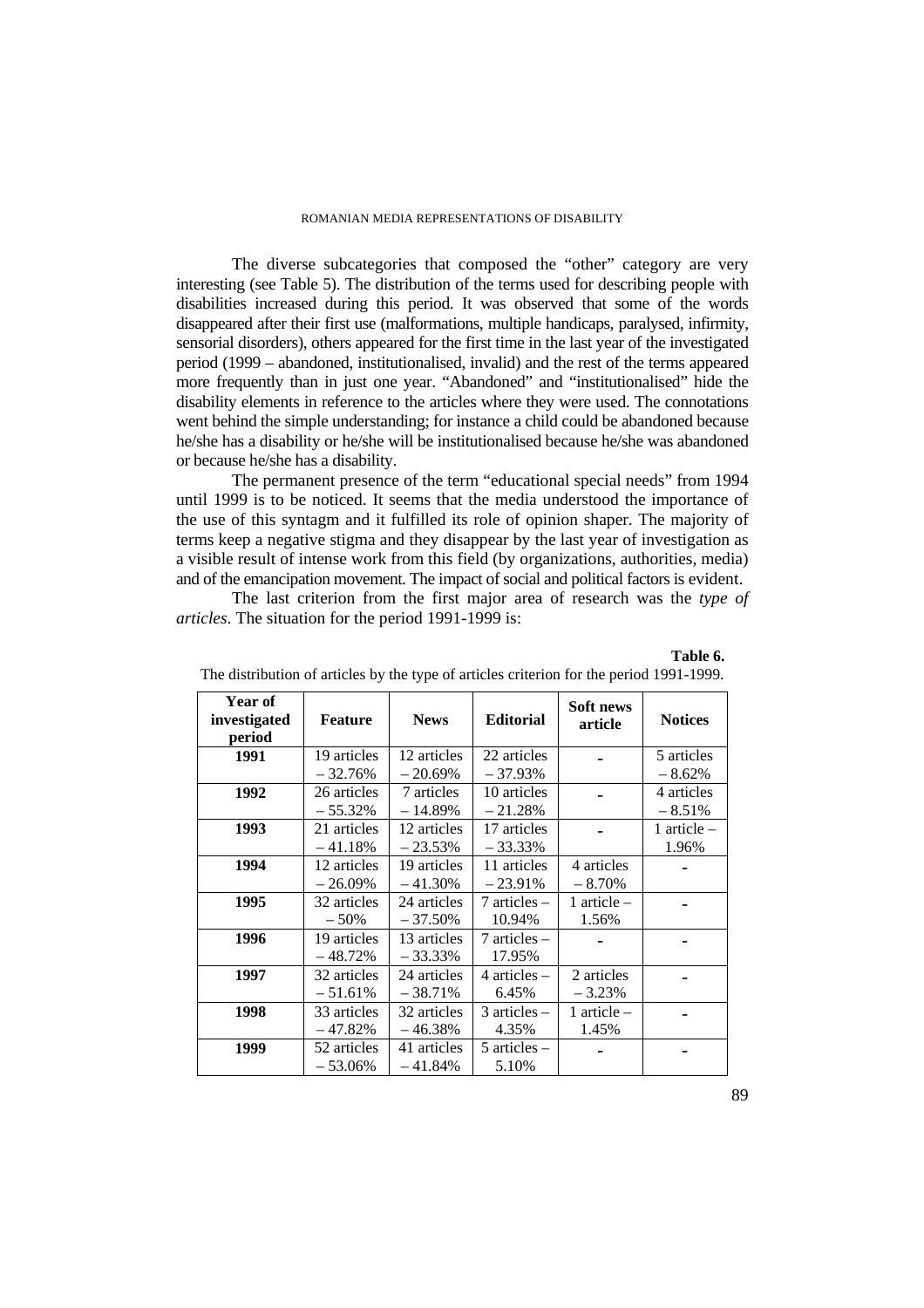There is a predominance of features (with one exception, for the year 1991, when editorials were predominant and for 1994, when news were articles predominant). For all investigated periods there was the permanent presence of three types of articles: feature, news and editorial. The predominance of opinion articles indicated the importance that the media gave to the topic of people with disabilities due to its understanding of its opinion shaper role. Soft news articles and notices appeared sporadically and never together. The presence of these last types of article signifies the diversification of interests for this category of people (expressing an opinion regarding people with disabilities and informing about them). The last year of the investigated period (1999) brought a balance between information and opinion, demonstrated by the presence of certain types of articles (feature and editorial/ news).

The second major area of investigation from the enumerative analysis was the *substance of the article*, considering the articles that portrayed the impact of disability and the possibility of improvement of the condition of people with disabilities.

First, the kind of impact– negative, positive, or neutral –each type of disability, mentioned in the article had on the individual's life or on the life of family members mentioned in the article was monitored:

#### **Table 7.**

| <b>Year of</b> | <b>Negative impact</b> | <b>Positive impact</b>     | <b>Neutral</b> |  |  |  |  |
|----------------|------------------------|----------------------------|----------------|--|--|--|--|
| investigated   | of disability          | of disability              | impact of      |  |  |  |  |
| period         |                        |                            | disability     |  |  |  |  |
| 1991           | 6 articles             |                            | 52 articles    |  |  |  |  |
|                | 11.35%                 |                            | 89.65%         |  |  |  |  |
| 1992           | articles-<br>6         | 1 article $-2.14%$         | 40 articles    |  |  |  |  |
|                | 12.76%                 |                            | 85.10%         |  |  |  |  |
| 1993           | 13 articles            | 3 <sup>7</sup><br>articles | 35 articles    |  |  |  |  |
|                | 25.49%                 | 5.89%                      | 68.62%         |  |  |  |  |
| 1994           | 31 articles            | $\overline{5}$<br>articles | 10 articles    |  |  |  |  |
|                | 67.39%                 | 10.87%                     | 21.74%         |  |  |  |  |
| 1995           | 38 articles            | articles<br>7              | 19 articles    |  |  |  |  |
|                | 59.57%                 | 10.74%                     | 29.69%         |  |  |  |  |
| 1996           | 25 articles            | articles<br>2              | 12 articles    |  |  |  |  |
|                | 64.10%                 | 5.13%                      | 30.77%         |  |  |  |  |
| 1997           | articles<br>38         | 7<br>articles              | 17 articles    |  |  |  |  |
|                | 61.30%                 | 11.29%                     | 27.41%         |  |  |  |  |
| 1998           | 41 articles            | articles<br>4              | 24 articles    |  |  |  |  |
|                | 40.58%                 | 5.80%                      | 34.78%         |  |  |  |  |
| 1999           | 73 articles            | articles<br>4              | 21 articles    |  |  |  |  |
|                | 74.49%                 | 4.08%                      | 21.43%         |  |  |  |  |
|                |                        |                            |                |  |  |  |  |

The distribution of articles by the impact of disability upon individual's life or the lives of family members' criterion for the period 1991-1999.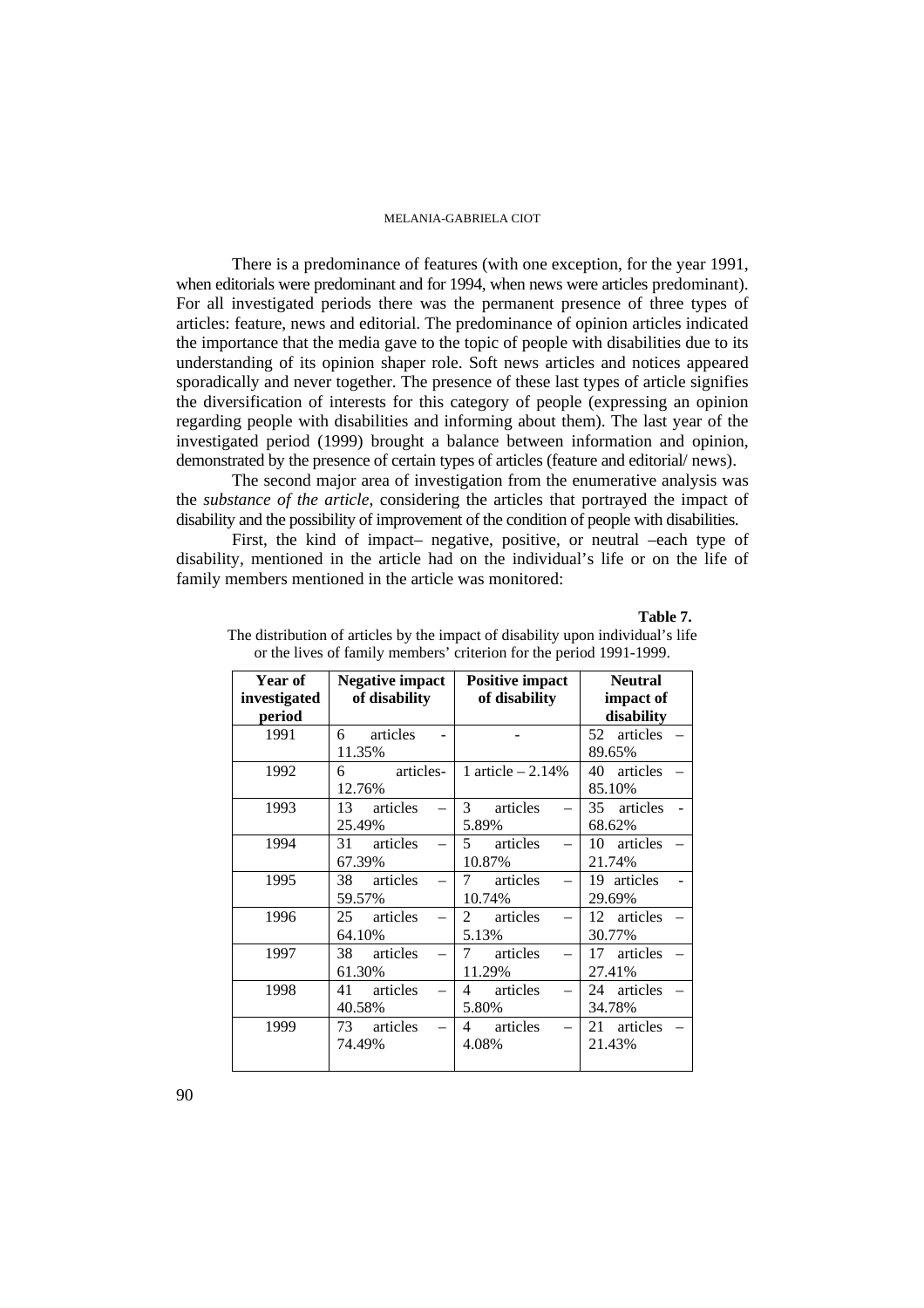The figures show a fluent predominance of the negative and/or neutral impact. The neutral category appears only from 1990, as an effect of access to information. The neutral answers led for three years (1991, 1992, 1993) – maybe as a result of the trust in the possibility of improvement the situation for people with disabilities  $-$  after which the balance was in favour of negative impact. We should also notice the fact that the neutral impact was well represented in all years and the presence of positive impact (which could express the compensation process in a positive way) is nothing else than a step forward for the inclusion movement.

Concerning negative impact, some other criteria were established which will reveal important aspects:

# **Table 8.**

| Year | <b>Physical</b><br>well-being | <b>Emotional</b><br>well-being | <b>Material</b><br>well-being         | <b>General</b><br>well-being | <b>Interperso</b><br>-nal<br>relations |
|------|-------------------------------|--------------------------------|---------------------------------------|------------------------------|----------------------------------------|
| 1991 | 1 article $-$<br>16.67%       |                                | 1 article $-$<br>16.67%               | 4 articles-<br>66.66%        |                                        |
| 1992 | 1 article $-$<br>16.67%       | 2 articles $-$<br>33.32%       | $article -$<br>$\mathbf{1}$<br>16.67% | 2 articles $-$<br>33.32%     |                                        |
| 1993 | $3$ articles $-$<br>23.08%    | article<br>1<br>7.69%          | 4 articles $-$<br>30.77%              | $5$ articles $-$<br>38.46%   |                                        |
| 1994 | $5$ articles $-$<br>16.13%    | 4 articles $-$<br>12.90%       | 7 articles $-$<br>22.58%              | 12 articles<br>$-38,71%$     | $3$ articles $-$<br>9.68%              |
| 1995 | $3$ articles $-$<br>7.89%     | 10 articles $-$<br>26.32%      | 8 articles $-$<br>21.05%              | 17 articles<br>$-44.74%$     |                                        |
| 1996 | $3$ articles $-$<br>12%       | 6 articles $-$<br>24%          | 5 articles $-$<br>20%                 | 11 articles<br>$-44%$        |                                        |
| 1997 | 4 articles $-$<br>10.53%      | 5 articles $-$<br>13.16%       | 4 articles $-$<br>10.53%              | 25 articles<br>$-65.78%$     |                                        |
| 1998 | 12 articles<br>$-29.27%$      | articles –<br>7<br>17.07%      | $article -$<br>$\mathbf{1}$<br>2.44%  | 21 articles<br>$-51.22%$     |                                        |
| 1999 | articles<br>13<br>$-17.81%$   | 6 articles $-$<br>8.22%        | articles<br>14<br>$-19.18%$           | 38 articles<br>$-52.05%$     | 2 articles $-$<br>2.74%                |

The distribution of articles by the categories at negative impact criteria for the period 1991 – 1999.

The categories of negative impact were established according to the quality of life theory (Shalock and other, 2002, 2006). We can easily see that a disability affects every field of an active life: physical, emotional, material and interpersonal relations. A pleasing fact is the weak presence of the negative impact in the interpersonal relations category. This is a proof that disability does not necessarily create handicap (which is a social construct which determines social isolation). Of course, disability has physical and emotional effects, which affect general well-being, but the most important thing is that people with disabilities can have a normal social life.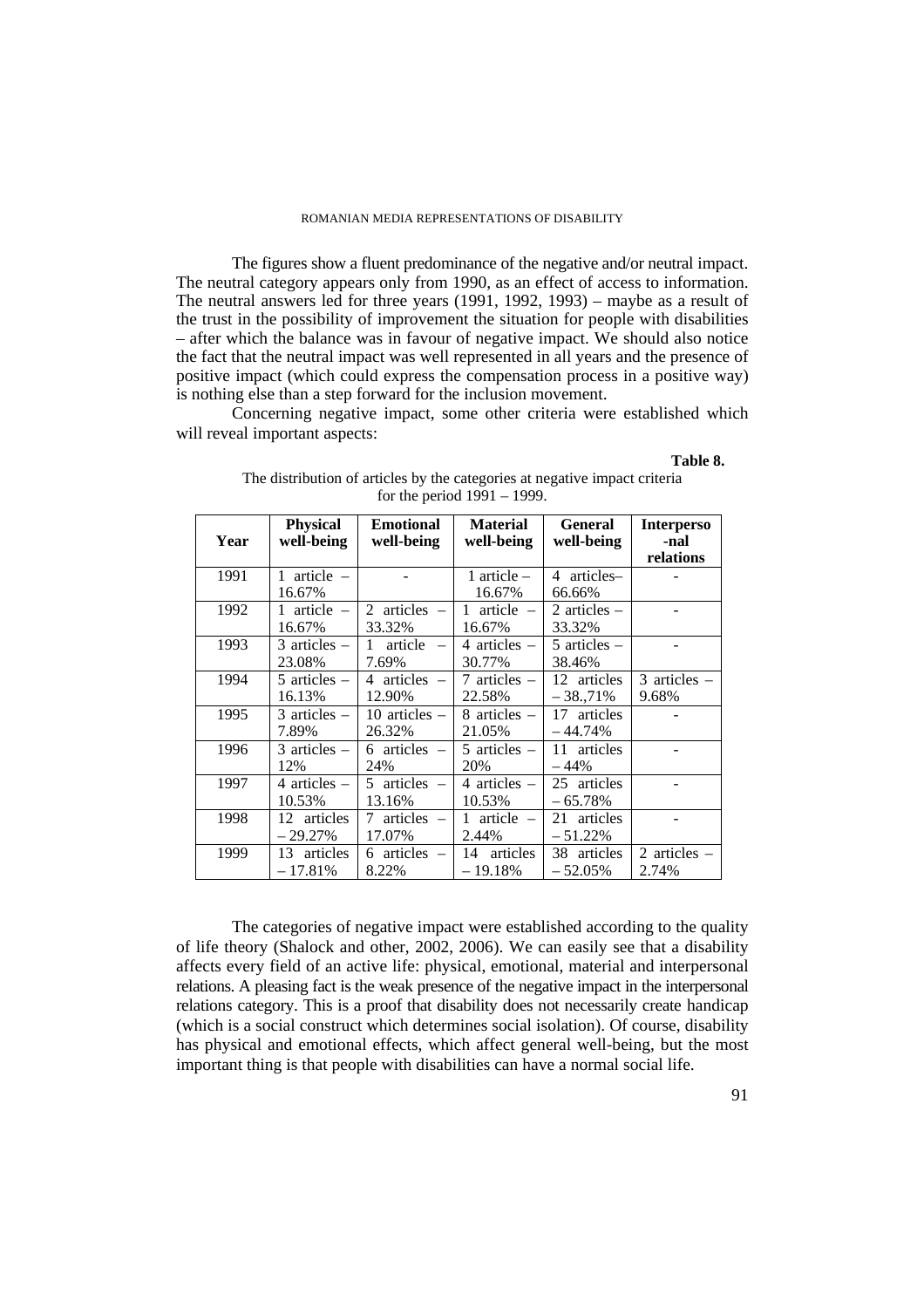The last criterion from the enumerative analysis was the *possibility of improvement of the condition of people with disabilities*. There were three possible answers: yes, no or neutral. The situation was:

### **Table 9.**

| Year | <b>Yes answer</b>      | <b>No answer</b>        | <b>Neutral answer</b> |
|------|------------------------|-------------------------|-----------------------|
| 1991 | 42 articles $-72.41%$  | articles<br>$2^{\circ}$ | 14 articles $-24.14%$ |
|      |                        | 3.45%                   |                       |
| 1992 | 36 articles $-76.60\%$ |                         | 11 articles $-23.40%$ |
| 1993 | 47 articles $-92.15%$  | 1 article $-1.97\%$     | 3 articles $-5.88\%$  |
| 1994 | 43 articles $-93.48%$  | 1 article $-2.17\%$     | 2 articles $-4.35%$   |
| 1995 | 61 articles $-95.32%$  | 1 article $-1.56\%$     | 2 articles $-3.12\%$  |
| 1996 | $39$ articles $-100\%$ |                         |                       |
| 1997 | $62$ articles $-100\%$ |                         |                       |
| 1998 | 68 articles $-98.55%$  |                         | 1 article $-1.45%$    |
| 1999 | 97 articles - 98.98%   | 1 article $-1.02\%$     |                       |

The distribution of articles by the possibility of improvement of condition of the person with disability criteria for the period 1991-1999.

The possibility of improvement criteria is a sign of the existence of an emancipation movement. All the answers were in favour of yes. Even if we recognize that disability has a major negative impact on the life of the person with disabilities and his/her family, we all think that his/her situation **could** be improved. The media, as a spokesman for public consciousness, shows this fact by evidencing this possibility for improvement.

The following table is clear proof for the meanings through which we can all overcome the presence of disability in someone's life.

At "yes" category a reason was stated how the condition could be improved, using the following categories: (a) personal effort, (b) religion, (c) charity, (d) intervention (medicine, education, therapy, others), (e) social contact, (f) technology, (g) other, and (h) no reason given. The distribution of reasons was:

#### **Table 10.**

The distribution of articles by the subcategories at yes answer at possibility of improvement of the condition of the person with disability criteria for the period 1991 – 1999.

|      | Perso-                         |                               |                   | Intervention         |        |                      |                      |                                   |                                  |                        |
|------|--------------------------------|-------------------------------|-------------------|----------------------|--------|----------------------|----------------------|-----------------------------------|----------------------------------|------------------------|
| Year | nal<br>effort<br>$\frac{0}{0}$ | Reli<br>gion<br>$\frac{6}{9}$ | Chari-<br>tv $\%$ | Med<br>$\frac{0}{0}$ | Ed $%$ | Th.<br>$\frac{0}{0}$ | Oth<br>$\frac{0}{0}$ | <b>Social</b><br>con-<br>tact $%$ | Tech-<br>nology<br>$\frac{0}{0}$ | Other<br>$\frac{6}{9}$ |
| 1991 | 7.14                           | 2.38                          | 9.53              | ۰                    | 19.04  | -                    | ۰                    | 4.76                              | 2.38                             | 54.77                  |
| 1992 | 2.78                           | $\overline{\phantom{a}}$      | 8.33              | 2.78                 | 8.33   | -                    | -                    | 2.78                              | 5.56                             | 69.44                  |
| 1993 | 12.76                          | -                             | 8.51              | 4.26                 | 8.51   | 2.13                 |                      | 4.26                              | 8.51                             | 51.06                  |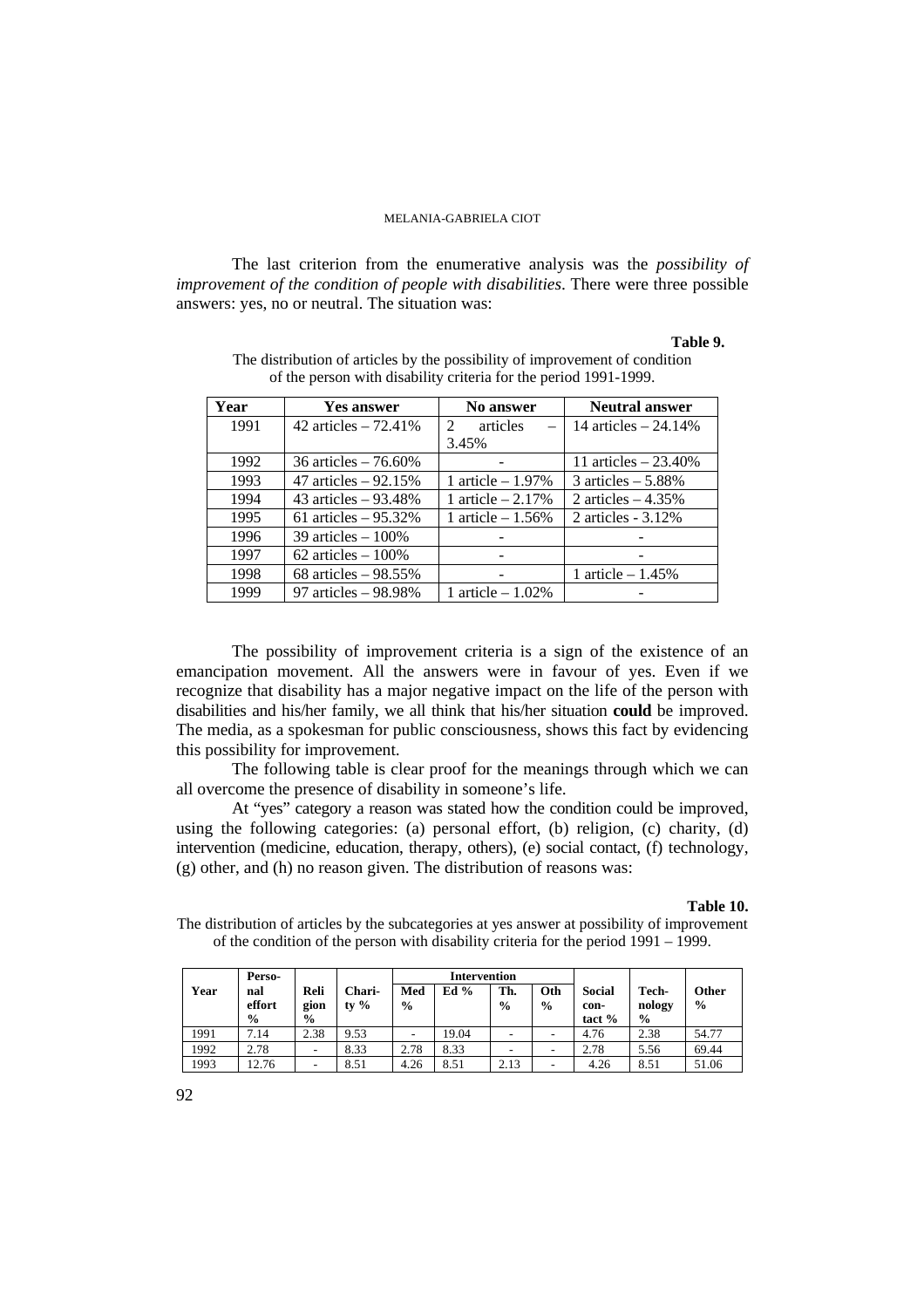|  |  | ROMANIAN MEDIA REPRESENTATIONS OF DISABILITY |  |
|--|--|----------------------------------------------|--|
|--|--|----------------------------------------------|--|

| 1994 | 20.93 | 2.33 | 2.33  | 9.30 | 9.30  |      |      | 9.30 | 9.30 | 37.21 |
|------|-------|------|-------|------|-------|------|------|------|------|-------|
| 1995 | 8.25  |      | 4.92  | 4.92 | 14.75 |      | 4.92 | 4.92 | 1.64 | 52.46 |
| 1996 | 5.13  | ٠    | 5.13  | 5.13 | 25.64 |      | 15.3 | 2.56 | 2.56 | 38.46 |
|      |       |      |       |      |       |      | 8    |      |      |       |
| 1997 | 12.90 |      | 4.84  | 3.23 | 4.84  | 4.84 | 3.23 | 1.61 | 1.61 | 62.90 |
| 1998 | 13.24 |      | 5.88  |      | 26.47 | 7.35 | 10.2 | 1.47 | 1.47 | 33.83 |
|      |       |      |       |      |       |      |      |      |      |       |
| 1999 | 1.34  | ۰    | 12.37 | 1.03 | 8.25  | 3.09 | 1.03 | 1.03 |      | 52.58 |

As the above table shows, personal effort and intervention-education category are the best represented, with the exception of the "other" subcategory that will be described below. Only a good policy of emancipation, moving in the direction of inclusiveness, could underpin and assist the person's capabilities and the power of education and community. Social contacts, technology and intervention through medicine and therapy will enlarge the circle of support in the best interest of people with disabilities.

### **Table 11.**

| Year of investi-<br>gated period | Legislation              | Changing<br>attitude    | Financial               | Administrative<br>reason | social ignorance<br>Eliminating | Media                | changing attitude<br>Legislation+ | solidarity<br>Human      | Accessibility           | Pity                  | Social protection      |
|----------------------------------|--------------------------|-------------------------|-------------------------|--------------------------|---------------------------------|----------------------|-----------------------------------|--------------------------|-------------------------|-----------------------|------------------------|
| 1991                             | 18 articles<br>$-78.26%$ | 4 articles<br>$-17.39%$ | article-<br>4.35%       |                          |                                 |                      |                                   |                          |                         |                       |                        |
| 1992                             | 11 articles<br>$-44%$    | 11 articles<br>$-44%$   | article-<br>4%          | 1 article<br>$-4%$       | 1 article<br>$-4%$              |                      |                                   |                          |                         |                       |                        |
| 1993                             | 18 articles<br>$-75%$    | 4 articles<br>$-16.67%$ | 2 articles<br>$-8.33%$  | ۰                        | ٠                               |                      |                                   |                          |                         |                       |                        |
| 1994                             | 11 articles<br>$-68.75%$ |                         | 3 articles<br>$-18.75%$ |                          |                                 | 2 articles<br>$-12%$ |                                   |                          |                         |                       |                        |
| 1995                             | 24 articles<br>$-75%$    | 4 articles<br>$-12.5%$  |                         |                          |                                 | 1 article<br>3.125%  | 3 articles<br>$-9.375%$           |                          |                         |                       |                        |
| 1996                             | 9 articles<br>$-60%$     | 5 articles<br>33.33%    |                         |                          |                                 |                      |                                   | 1 article<br>6.67%       |                         |                       |                        |
| 1997                             | 24 articles<br>$-61.54%$ | 9 articles<br>23.08%    |                         |                          |                                 |                      | 5 articles<br>$-12.82%$           |                          | 1 article<br>2.56%      |                       |                        |
| 1998                             | 12 articles<br>$-52.17%$ | 6 articles<br>26.09%    |                         |                          |                                 |                      | 1 article<br>$-4.35%$             |                          | 3 articles<br>$-13.04%$ | 1 article<br>$-4.35%$ |                        |
| 1999                             | 43 articles<br>$-84.31%$ | article-<br>1.96%       |                         |                          |                                 |                      |                                   | $\overline{\phantom{a}}$ | 3 articles<br>$-5.88%$  |                       | 4 articles<br>$-7.84%$ |

The distribution of articles by the subcategories of "other" category from the *possibility of improvement* criterion for the period 1991-1999.

93 The distribution of subcategories of "other" category is very interesting (see Table 11). The subcategories from the "other" category demonstrated that the improvement of situation for people with disabilities is possible through proper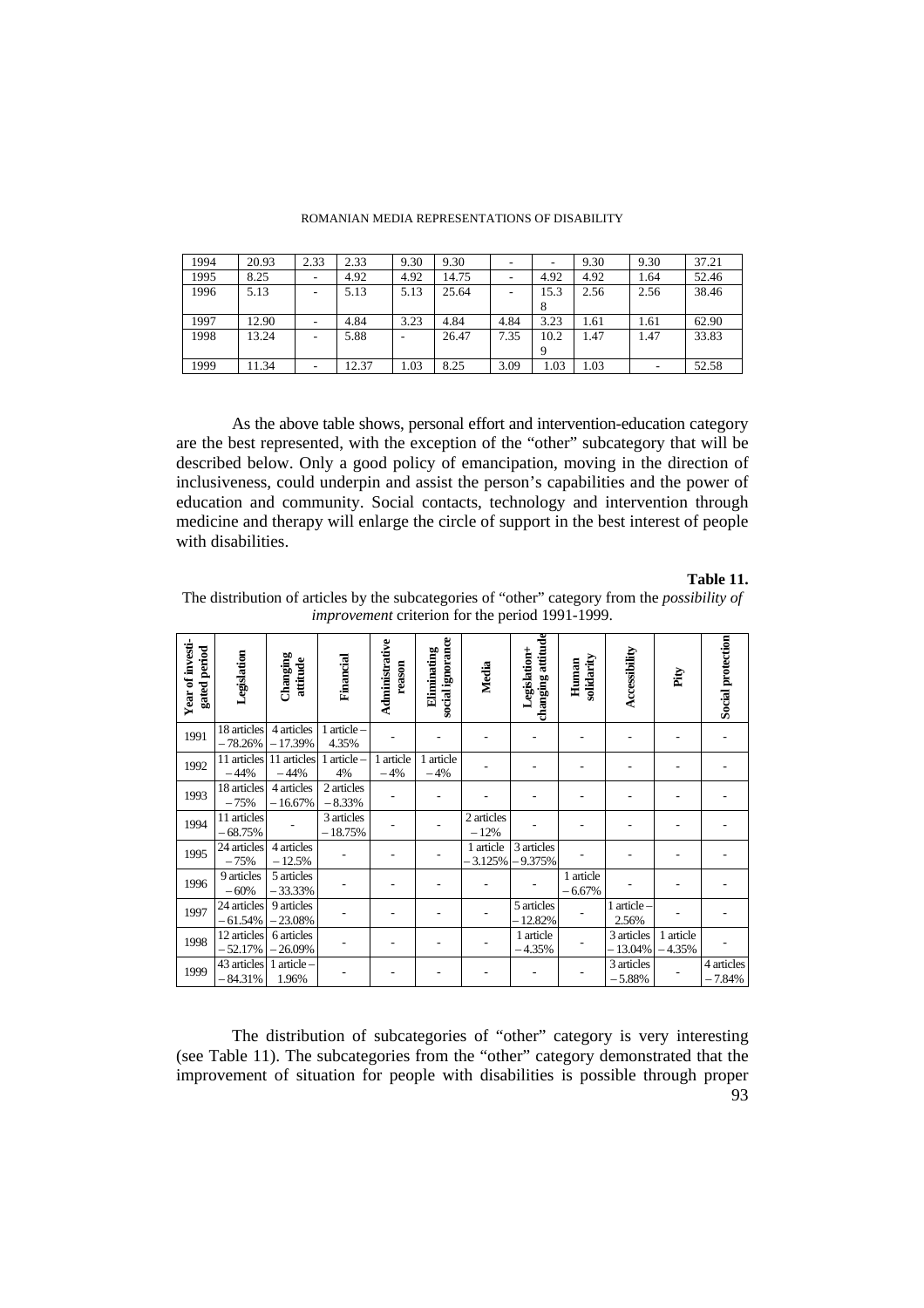legislation and attitude. Both have to be changed. These subcategories were present during the whole period of investigation (with the exception changing attitude for the year 1994). The combined subcategory legislation + changing attitude expressed the understanding of the convergent action from both directions. The media could also influence the improvement of the situation for people with disabilities and the presence of this subcategory proves the people's trust in the media's power to influence mentalities and disseminate information. Social protection is a subcategory linked to legislation and changing attitude, expressing the aim of their actions. Accessibility appears in legislation as a direct effect of changing attitude movement. Social protection could be the final result aimed for by all the actions exerted by all actors involved. Its presence in the last year of this period signifies the final understanding of the social and political actions.

# **Final Conclusions**

The cultural, political and social elements specific to Romanian culture influenced, through media channels, the formation of the Romanian images of disability – this is the answer of the question of the article. From these elements we could mention: collectivism (group representations), social perception ("Other"), emotional experience (victimization, discrimination, moral abuse) – as *cultural factors*; political regime (communism and post-communism), transition characteristics (for the institution for persons with disabilities, for the media system, for social policies, for legislation for persons with disabilities, and with a direct link to the evolution of the national economy), political orientation of government (social democratic or liberal orientation with its effect on social policies and legislation), pre-adherence to the EU process (criterion regarding people with disabilities that has to be realized with effects on social policies, legislation, and social protection: de-medicalization, equalizing of chances, European Social Charta, design for all) – as *political elements* and group mentality evolution (from a segregationist view on persons with disabilities to an integrated and then to an inclusive approach), group image, social intervention mechanism, the competencies of media vectors that contributed to the changing attitude process (advocating mission), advocacy/empowering actions of organizations for persons with disabilities (proposals for improving legislation for persons with disabilities, public manifestations, disseminating the information in media channels), and the reform of the educational system regarding children with disabilities (integrated classrooms, then inclusive projects adapted to characteristics of the Romanian educational system) – as *social elements*.

Social injustice will be always present. Social representations have an identification function. Only by comparing the cognitions of specific groups, the social representations that they have could be discovered. The expression of these groups for this research was written/printed media.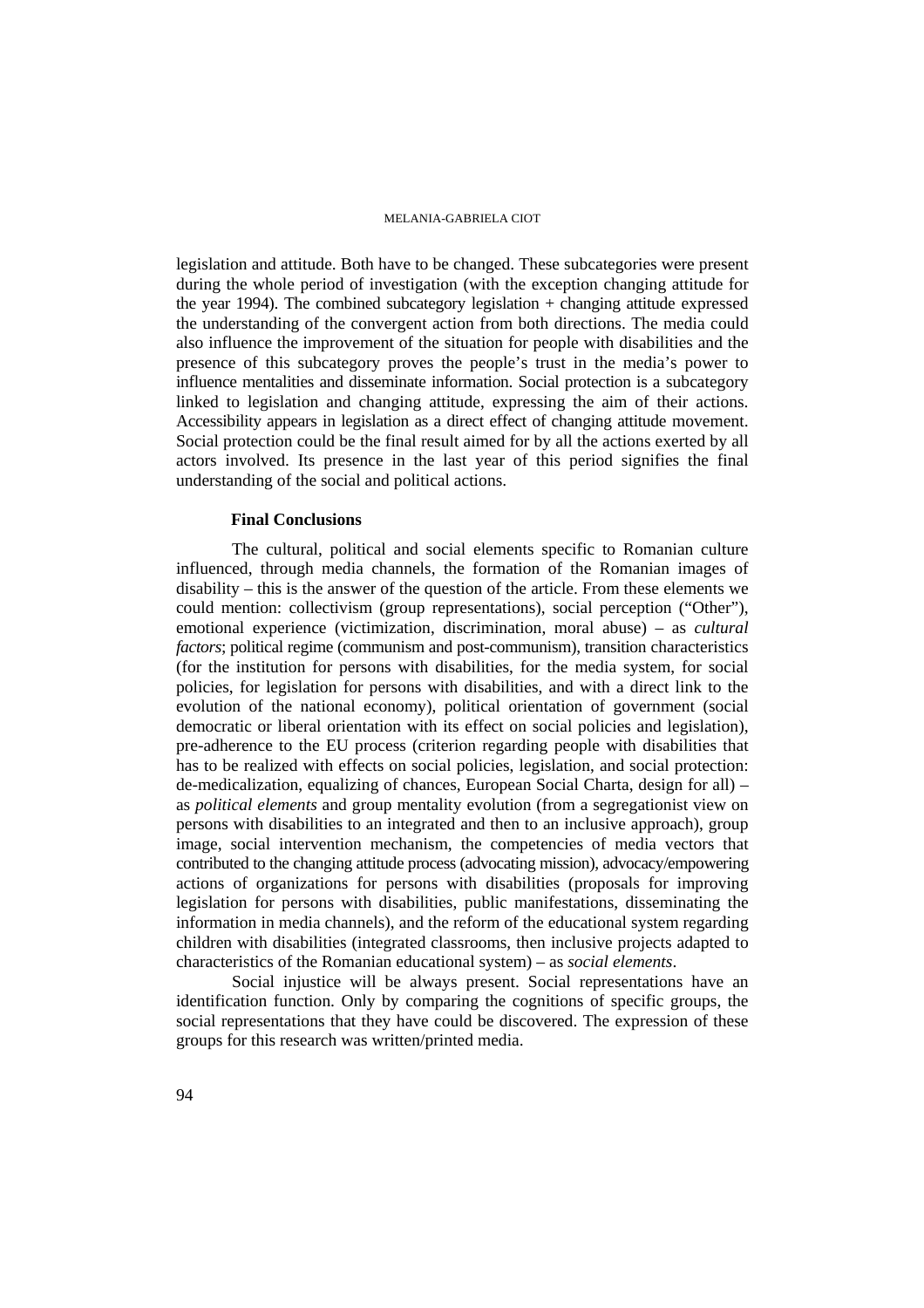The knowledge of different social image of disability could compose a basis for the program of improving the lives of people with disabilities. The beginning could be the identification of the social representations of disability from common consciousness, followed by communication or actions of dissemination. By facilitating the access of professionals to social representations of disabilities, human actions toward a better direction could change.

The enumerative analysis of the articles revealed the fact that social representations of disability reflect the socio-economic and political context of the investigated years; it is quite clear that there are positive and negative images for a person with disabilities.

Written media fulfils its role of informing the population, but also to emancipate the readers, being in this context a real advocate for the empowerment movement for people with disability.

By the type of disability presented, by the type of articles used to focus on disability, written media had its own evolution process. It reflected the evolution of collective consciousness very well. It contributed to the removal of social barriers. This could happen only through civic participation. The handicap is exclusively diminished only by social mechanism that aimed to remove the obstacles from social integration of individual.

Acting as a social element, the media succeeded in fulfilling its role of constructing a better attitude toward people with disabilities. Print media acted as an advocate for people with disabilities, with a major contribution toward enlarging knowledge about disability and a real understanding of this minority.

# **REFERENCES**

- Ciot, M.-G. 2009. *Media portrayalas of people with disabilities an intercultural approach*. Cluj-Napoca: Casa Cartii de Stiinta;
- Dahl, M. 1993. The Role of The Media in Promoting Images of Disability Disability as Metaphor: The Evil Crip. In *Cannadian Journal of Communications,* 18 (1), http://www.cjc-online.ca/index.php/journal/article/view/715/624;
- Fedler, F. 1997. *Reporting for the Print Media*, Forth Worth: Harcourt Brace Hahn;
- Higgins, P.C. 1992. *Making Disability: Exploring the Social Transformation of Human Variation,* Springfield, IL: Charles C. Thomas Keller, C., Hallahan, D., McShane, E., Crowley, P., Blandford, B. 1990. The coverage of persons with disabilities in American newspapers. In *The Journal of Special Education*, 3 (24): 271-282;
- Knoll, J.A. 1988. *Through a Glass, Darkly: The photographic image of people with A disability*, unpublished doctoral thesis, Syracuse University;